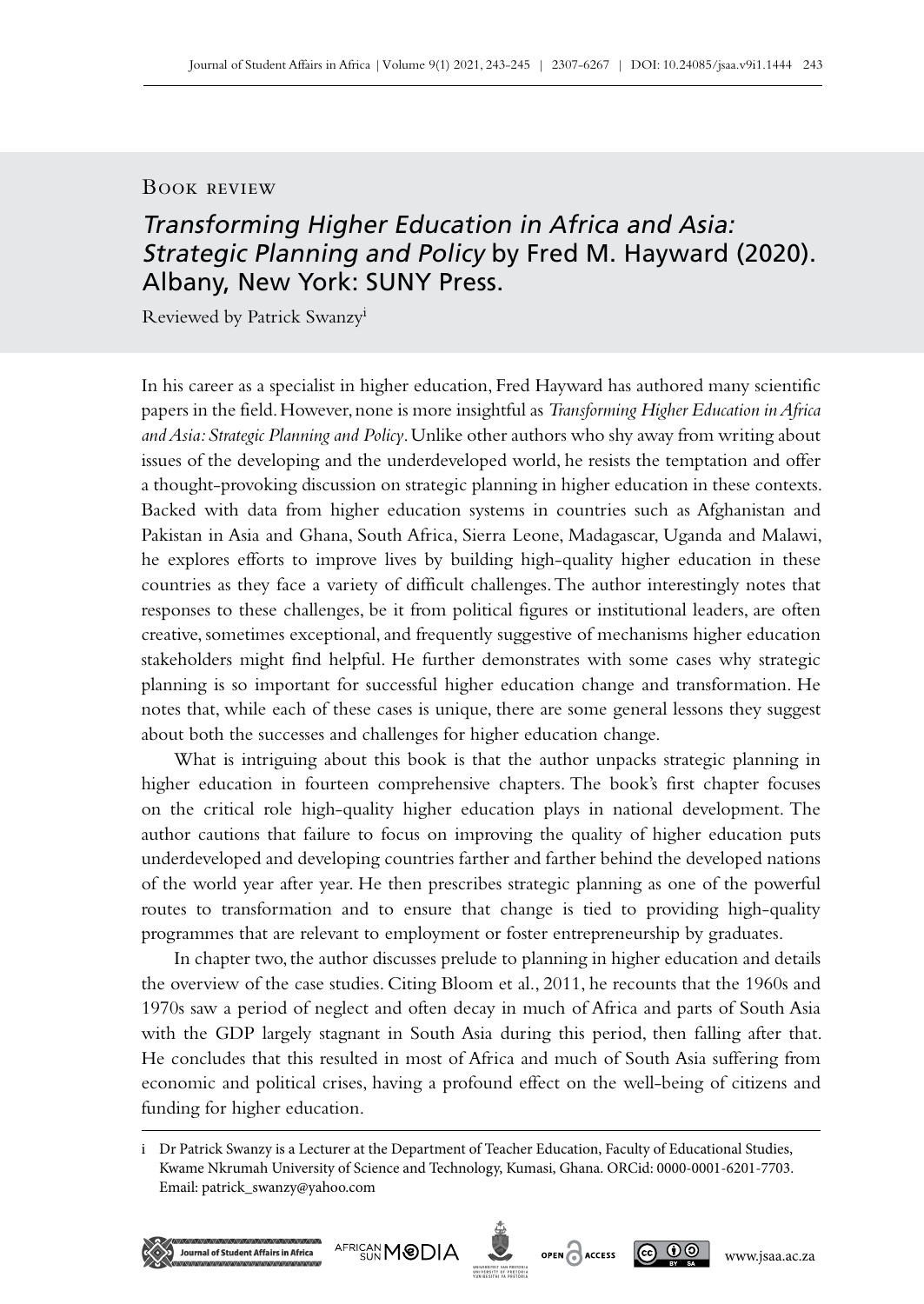The author focuses on Pakistan in chapter three. He diagnoses the impetus for the transformation of higher education as emerging from a number of factors, including being way behind in quality compared to India. The author asserts that the plans for the change were captured in the Medium Term Development Framework, and had four main goals: increased access; improved quality; infrastructure upgrading; and a focus on relevance. He praises the budget‑making process in Pakistan as a good model of what should be done in conjunction with planning major changes in higher education, but sadly expresses that, with President Musharraf no longer in office, the plan suffered a major setback.

In chapter four, the writer shifts his attention to Afghanistan by suggesting that the motivation for the strategic plan was the general recognition of the disastrous state of higher education due to the war. He notes that Deputy Minister Babury began thinking about the strategic plan and involved other major stakeholders of education. He mentions that even though there were initial challenges, the plan was a remarkably successful effort, resulting in transformation of the system in major ways. The author concludes by inferring that the Afghanistan case demonstrates that fundamental change is possible even in a war environment.

In chapters five and six, the author argues that no country has sought to make as extensive a range of transformational changes in higher education as South Africa has. He proffers that at the forefront of demands for change was outrage over apartheid education policy, which had restricted access to education for black students. He demonstrates with examples from national and the University of Fort Hare, University of the North, and Peninsula Technikon, that though the plan faced initial challenges, the consultation process that led to the changes was amongst the most remarkable experienced anywhere.

The author mentions in chapter seven that Sierra Leone's higher education change efforts started out with a thoughtful plan and modest budget put together by a team from the Midwestern Universities Consortium and higher education leaders of the country with the support of President Momoh. He claims the plan had a well-prepared budget, with each item in the plan costed. The author sadly mentions that a coup d'état ended the government of President Momoh that had initiated the higher education rehabilitation and development effort. He concludes that this situation has negatively impacted the country's higher education system that has since struggled to recover.

Chapter eight is headed 'Fostering higher education change in Uganda'. The author notes that the Uganda Strategic Plan for Higher Education 2003–2015 had five main goals: enhancing quality and relevance; increasing equity and access; achieving efficiency and effectiveness; improving governance; and preventing HIV/AIDS. Well spelt out key performance indicators allow key stakeholders to measure implementation success. Though this suggested hope, the author laments that there was no unanimity about the funding strategies within the higher education community and left the sought changes largely unrealised.

In chapter nine, the author discusses the higher education change efforts in Madagascar. As noted in the previous chapters, political figures are crucial in facilitating strategic plans. In the case of Madagascar, the strategic planning process was initiated by Minister Haja Nirina Razafinjatovo. The author reveals that the process started in 2005, but was plagued by